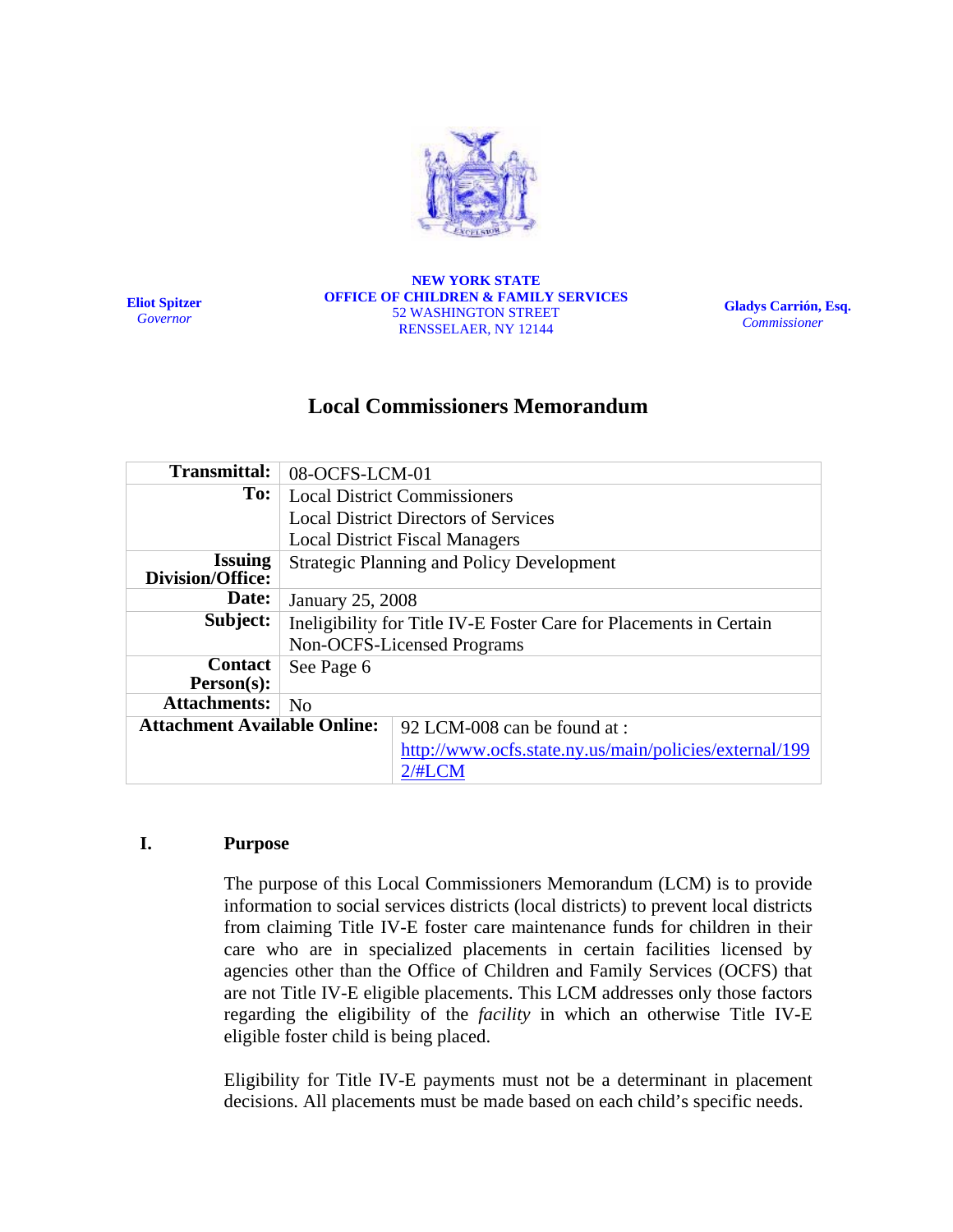# **II. Background**

#### Federal Law

Title IV-E foster care maintenance payments are available where a child satisfies the eligibility criteria set forth in section 472 of the Social Security Act (SSA) and federal regulation 45 CFR 1356.21. Included in the Title IV-E eligibility requirements is a standard relating to placement and care responsibility of the child. [In New York, placement and care equates to legal custody.] Pursuant to section  $472(a)(2)(B)$  of the SSA, the child's placement and care must be the responsibility of either: 1) the state agency administering the Title IV-E State Plan, or 2) any other public agency with which the state agency administering the Title IV-E State Plan has made an agreement.

Even if an individual child satisfies all of the court-related and non-courtrelated Title IV-E eligibility requirements set forth in federal statute and regulation, the child must also be placed in a Title IV-E eligible home or facility for the placement to be Title IV-E eligible. The child must be placed either in a foster family home or in a child care institution. For the purpose of this LCM, the relevant federal program is a child care institution. Section 472(c) of the SSA defines "child care institution" as a private child-care institution, or a public child-care institution which accommodates no more than twenty-five children, which is licensed by the State in which it is situated or has been approved, by the agency of such State responsible for licensing or approval of institutions of this type, as meeting the standards established for such licensing, but the term shall not include detention facilities, forestry camps, training schools, or any other facility operated primarily for the detention of children who are determined to be delinquent."

### New York State Law and Policies

In 1992, the New York State Department of Social Services, the predecessor to OCFS, issued Local Commissioners Memorandum 92 LCM-008, "New Provisions for Foster Care Placements within the Mental Hygiene System as Defined by Chapter 697 of the Laws of 1991," which addressed the placement of foster care children within the mental hygiene system. Such placements are authorized by section  $398(6)(g)(2)$  of the Social Services Law (SSL). The LCM informed local districts that Chapter 697 of the Laws of 1991, which enacted section  $398(6)(g)$  of the SSL, newly permitted the use of state foster care funds to reimburse the cost of placing children in certain homes or facilities operated or licensed by the Office of Mental Retardation and Developmental Disabilities (OMRDD), the Office of Mental Health (OMH), and the Office of Alcoholism and Substance Abuse Services (OASAS). Such placements remain subject to the admission standards established by those other state agencies. Local districts were encouraged to use the increased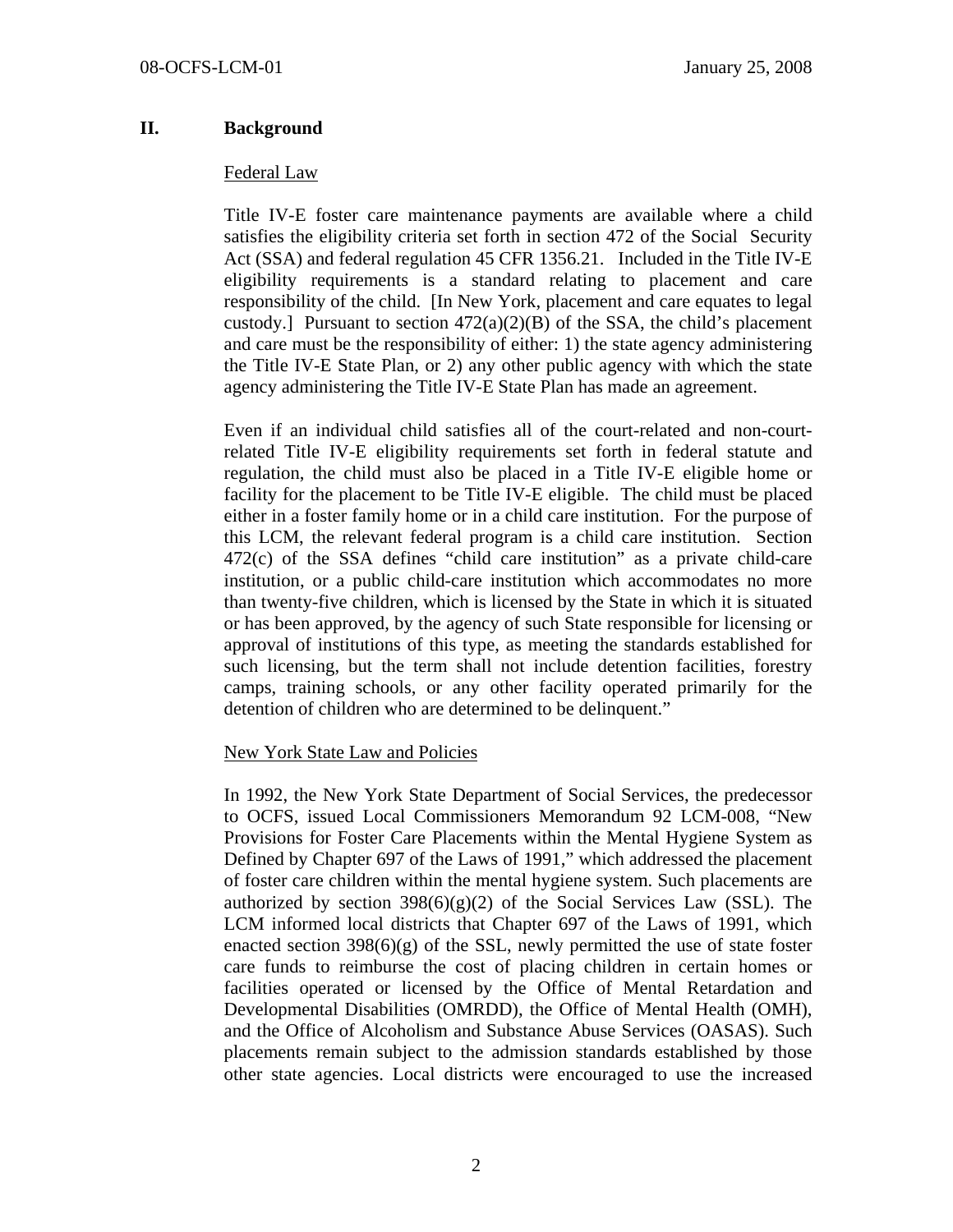flexibility in funding to promote cross-system collaboration and to support the most appropriate placement for each child.

Later that year, OCFS entered into MOUs with OMH, OMRDD, and OASAS to comply with federal Title IV-E eligibility requirements relating to placement and care, as noted above. These MOUs acknowledge that the certification and approval standards of these agencies meet federal standards, delineate responsibilities for the respective agencies, and authorize the use of federal and State foster care funds to pay for the placement of foster care children needing special placements in some of their programs. The MOUs specify the particular types of community based / family centered programs licensed by these agencies to which a social services district can board out foster care children and retain eligibility for federal Title IV-E or TANF-EAF funds and/or state funds in accordance with section153-k of the SSL. The MOUs do not reflect all residential programs licensed by OMH, OMRDD or OASAS. Placements in those residential programs not referred to in the MOUs are not eligible for Title IV-E foster care maintenance funds, even if the children are otherwise Title IV-E eligible.

The MOU between OCFS and OMRDD specifies the following types of OMRDD-licensed programs that are Title IV-E eligible:

- Family care providers
- Community residences

The MOU between OCFS and OMH, which was updated in 2004, specifies the following types of OMH-licensed programs that are Title IV-E eligible:

- Family-based treatment programs
- Children and youth community residences
- Children's crisis residences, which are community residences
- Teaching family homes, which are community residences

The MOU between OCFS and OASAS specifies the following type of OASAS-licensed programs that are Title IV-E eligible:

• Residential chemical dependency programs for youth

### Federal Clarification of Eligible Placements

Recently, at the request of a local district, OCFS raised the issue of eligible placements with the federal Administration for Children and Families (ACF) of the Department of Health and Human Services, inquiring about the Title IV-E eligibility of a foster care child placed in a residential program licensed by a state agency other than OCFS. The child was in the legal custody of a local district. The particular program is operated by a private agency licensed as a private residential school by OMRDD. Note: private residential schools are not one of the categories of residential programs listed in the MOU between OCFS and OMRDD. ACF informed OCFS that the facility, licensed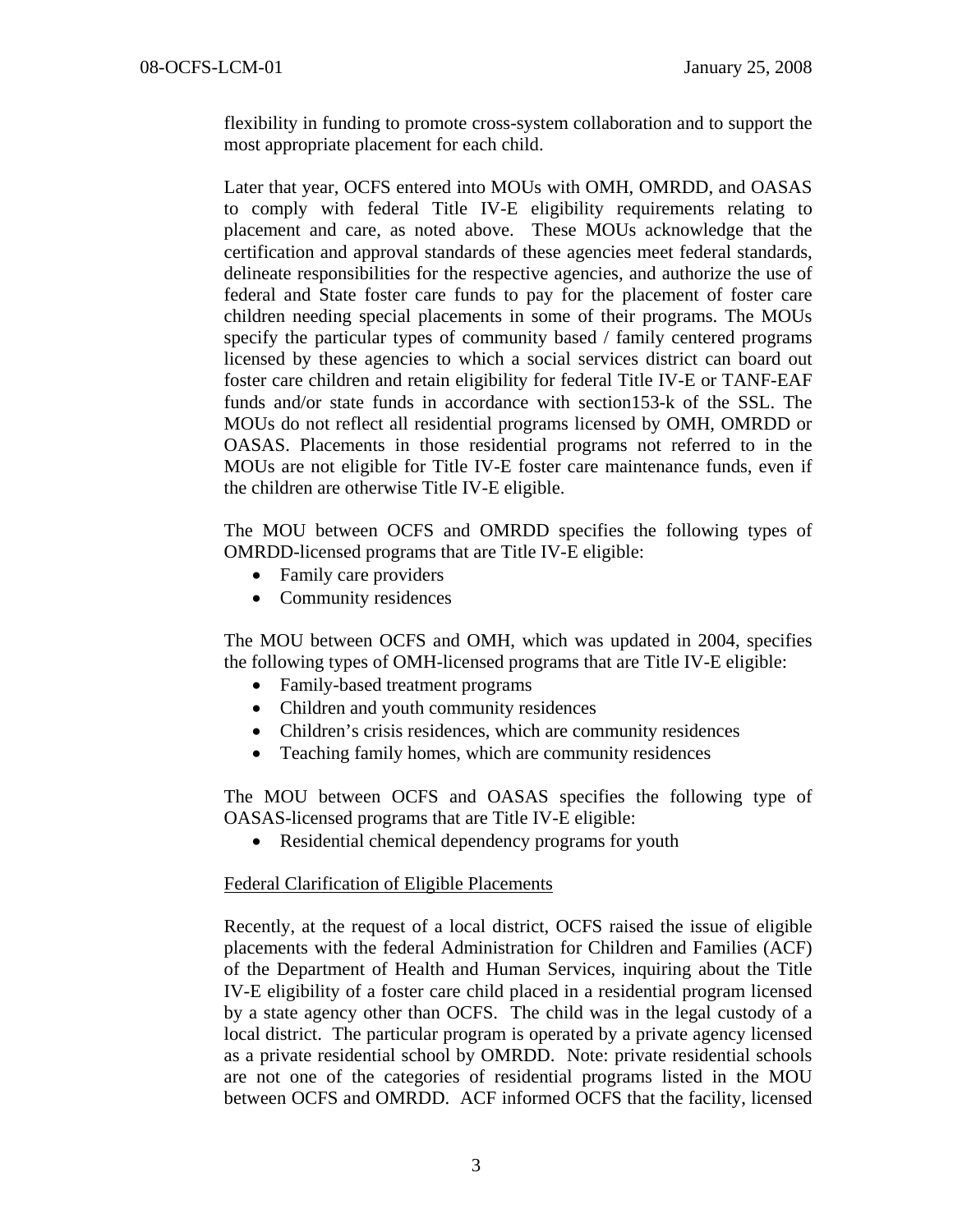as a private residential school by a state agency other than OCFS, does not satisfy the federal definition of a child care institution, making placements in such a residential program ineligible placements for Title IV-E maintenance claims. Thus, Title IV-E foster care maintenance payments for children residing in comparable facilities licensed as a private residential school may not be claimed, even if the children have otherwise met the other requirements for Title IV-E foster care eligibility.

# Recent Developments Identifying Errors in Claims

Through an internal audit, OCFS has recently become aware that some local districts have been filing Title IV-E foster care maintenance claims for otherwise Title IV-E eligible children in their care who are placed in private residential schools licensed by OMRDD -- similar to the program previously discussed -- that, based on the above referenced federal position, do not meet the requirements of the definition of "child care institution." Staff in these local districts may have been unaware that the placements do not meet the criteria for Title IV-E foster care maintenance payment eligibility. The Title-IV-E-ineligible facilities are listed in CONNECTIONS, and currently there is no mechanism that would enable the Benefit Issuance and Control System (BICS) to identify these facilities as ineligible for Title IV-E, and thus the claims for Title IV-E maintenance payments were not system rejected by BICS.

### **III. Program Implications**

Effective immediately, local districts should review their claims to prevent the filing for Title IV-E foster care maintenance reimbursements for children placed in ineligible Title IV-E facilities, such as private residential schools licensed by OMRDD or other congregate residential programs licensed by OMH, OMRDD or OASAS not expressly addressed in any of the above referenced MOUs between OCFS and one of the noted state agencies. If local districts have previously submitted claims for children currently in placements that are ineligible for Title IV-E maintenance reimbursement, they must make retroactive claiming adjustments.

In order to identify whether a prospective or current placement is eligible for Title IV-E foster care maintenance payments, local district staff should obtain a copy of the license of the program in which the child is or may be placed, and they should identify which state agency licenses the facility. If the license is issued by OMRDD, OMH, or OASAS, the local district must determine whether the placement falls within one of the categories of community-based residential programs noted in the MOUs referenced above.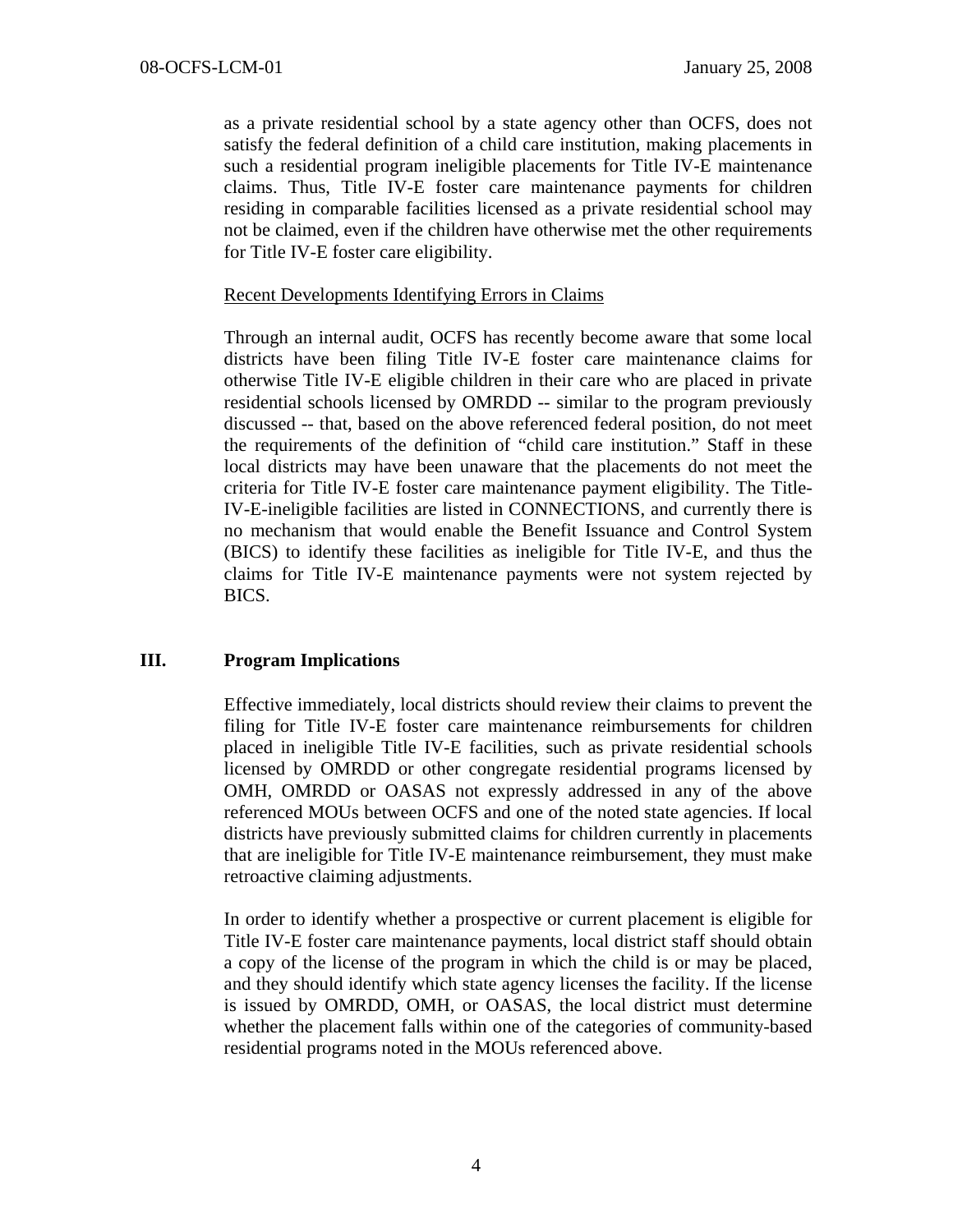# Out-of-State Placements

Specialized placements of foster care children in out-of-state programs do not fall under the parameters of the MOUs between OCFS and OMH, OMRDD, or OASAS. In order to determine whether a specialized placement in an outof-state program is Title IV-E eligible, local district staff may follow an analytical process similar to that for in-state placements:

- First, they should obtain a copy of the license for the program in order to ascertain which agency in the state in which the program is located licenses the program.
- They should determine whether the program is licensed by the state agency that administers the Title IV-E State Plan in the state in which the program is located.
- If it is not licensed by that agency, then they should determine whether the program is licensed by another public agency with which the state agency administering or supervising the administration of the Title IV-E State Plan in that state has made an agreement and, if it is, whether the program in which the child has been placed falls within the parameters of that agreement.
- Last, if the licensing agency is either the state agency administering the Title IV-E State Plan or an agency with which it has an applicable agreement, local district staff must determine if the placement facility is an eligible placement facility for Title IV-E foster care maintenance reimbursement (i.e., it is either a foster care home or it meets the definition of "child care institution").

Whenever local district staff think that a child might be eligible for Title IV-E foster care maintenance reimbursements for an out-of-state placement, they should consult with their regional office lead to discuss the circumstances and determine how to proceed. Whenever local district staff have *any* doubt as to the eligibility of any specialized placement for Title IV-E reimbursements, they should *consult with their regional office*.

### Programs Identified as Ineligible Placements

OCFS has identified several programs, all of which are licensed by OMRDD, which, based on the direction given by ACF, are ineligible placements for receipt of Title IV-E foster care maintenance payments. This list is not inclusive of all specialized placement facilities that are not eligible for Title IV-E payments, but consists of programs that OCFS has identified for which local districts have recently mistakenly filed Title IV-E foster care maintenance claims for Title IV-E income-eligible children residing at these programs. Starting immediately, local districts placing otherwise Title IV-E eligible foster care children in any of these facilities MUST NOT claim Title IV-E foster care maintenance payments for these children. Additionally, they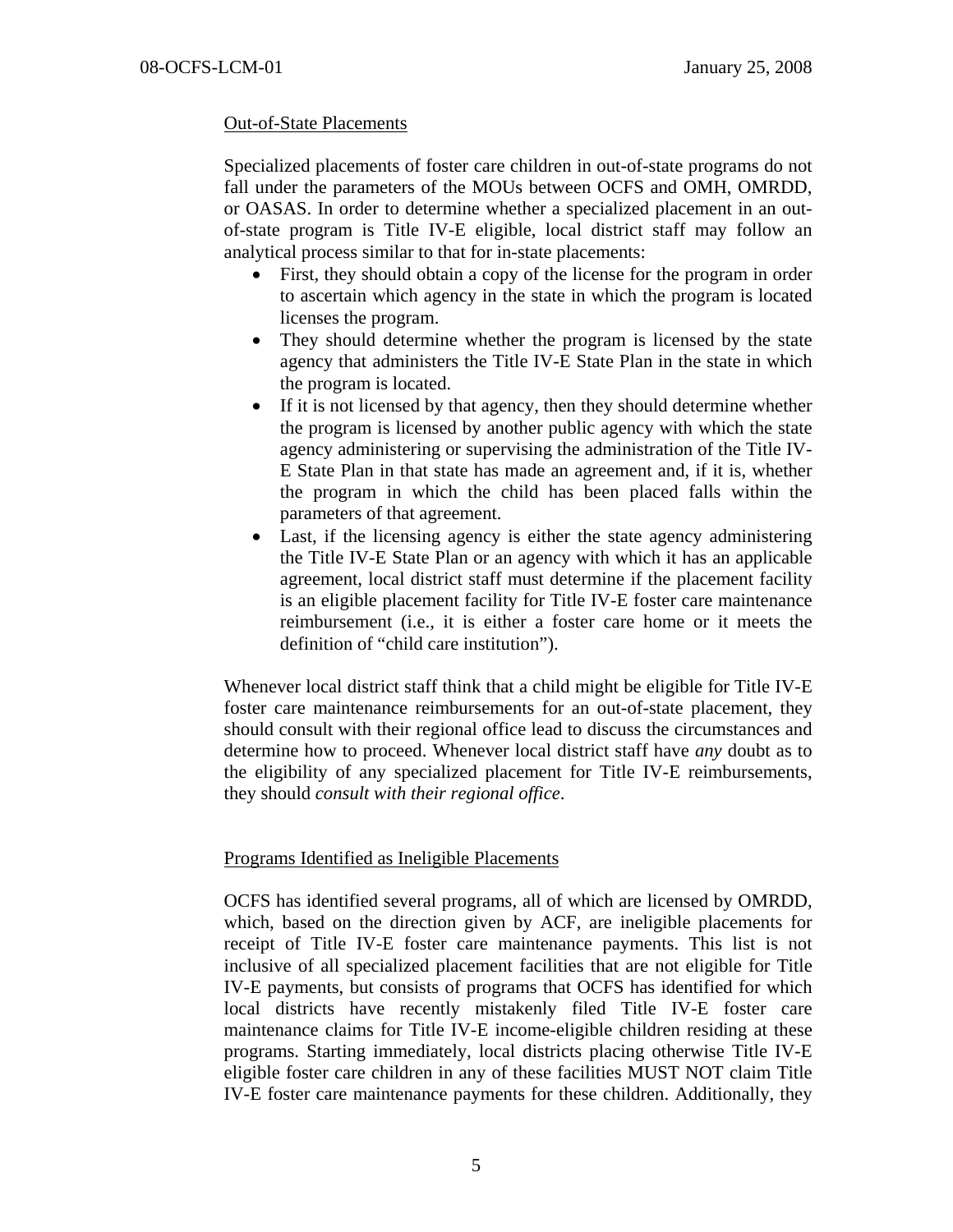must make retroactive claiming adjustments if they have previously submitted Title IV-E claims for children who are currently placed in any of these facilities.

#### **Placements Ineligible for Title IV-E for Foster Care Maintenance Funds**

Anderson School - License # 00C15251 4885 Route 9; P.O. Box 367 Staatsburg, New York 12580

Center for Developmental Disabilities, Inc. - License # 00C15245 72 South Woods Road Woodbury, New York 11797

The Devereux Foundation of New York - License # 00C05460 P.O. Box 40 Red Hook, New York 12571

Ferncliff Manor for the Retarded - License # 00C05513 1154 Saw Mill River Road Yonkers, New York 10710

Maryhaven Center of Hope, Inc. - License # 00C05504 51 Terryville Road Port Jefferson Station, New York 11776

Pathfinder Village, Inc. - License # 00C05468 3 Chenango Road Edmeston, New York 13335

Springbrook - License # 00C05492 2705 State Highway 28 Oneonta, New York 13820

#### Coding Information

The following guidance is offered for coding foster care cases when the child is in a placement in a facility that is not licensed by OCFS:

- When a child is placed in any of the above residential schools, local district staff must not encode the child as "02," the eligibility code for Title IV-E, in the Welfare Management System (WMS).
- If the child is eligible for EAF, the child should be encoded as "04."
- When the child is federally non-participating (FNP), the child should be encoded "08" or "14."